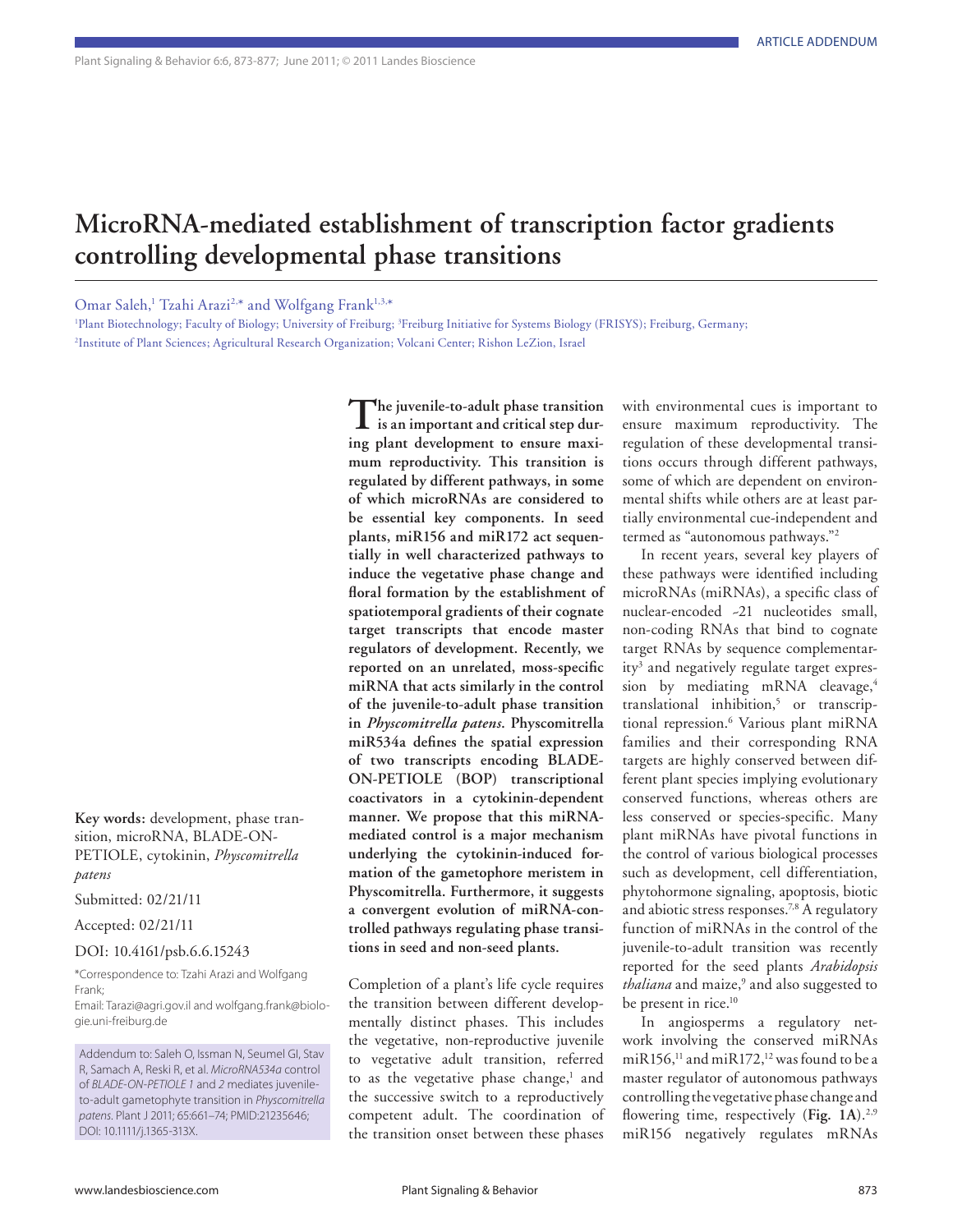

Figure 1. Comparison of miRNA-mediated juvenile-to-adult transition pathways in (A) seed plants (adopted from Chen et al.<sup>10</sup>) and (B) moss. Vertical color gradients indicate gradual gene expression at particular developmental stages or spatially restricted gene expression in particular cells or tissues (dark color, high expression; light color, low expression). Arrows: positive regulation; bars: negative regulation. See text for full gene names.

encoding SQUAMOSA PROMOTER BINDING PROTEIN-LIKE (SPL) transcription factors,<sup>11,13</sup> some of which, SPL9 and SPL10, directly activate the transcription of miR172.<sup>14</sup> In turn, miR172 targets and downregulates transcripts encoding APETALA2 (AP2)-like repressors of the central flowering-inducer gene *FLOWERING LOCUS T (FT)*. 15,16 FT is transported from leaves to the shoot apex where it forms a complex with the bZIP transcription factor FD to activate the floral MADS-box genes *APETALA1* (*AP1*), and *SUPPRESSOR OF OVEREXPRESSION OF CONSTANS1* (*SOC1*).17 Other miR156 *SPL* targets (SPL3, SPL4 and SPL5) are activated at the shoot apex and regulate, in an miR172 and FT-independent manner, the expression of *AP1*, *SOC1* and additional flowering-related factors such as *LEAFY* (*LFY*), *FRUITFULL* (*FUL*), and *AGAMOUS-LIKE* 42 (AGL42).<sup>2,18,19</sup> Beside floral induction, the miR156- SPL-miR172-AP2 regulatory networks

mediate leaf trait shifts during the vegetative phase change from juvenile-to-adult traits in Arabidopsis.10,14,20 Thus, these regulatory networks require a strict control of *SPL* and miR172 expression in the early phases of development to maintain juvenility and to avoid precocious onset of adult traits and flower formation.<sup>18</sup> This control is released throughout development by the gradual decrease of miR156 and the synchronous increase of the *SPL* and miR172 that trigger juvenile-to-adult transition (**Fig. 1A**).10,14,20

These findings raise the question about the internal signals that act upstream of such molecular networks. Phytohormones were reported to act as internal signals regulating phase transitions. For example, gibberellins promote floral formation and cone production in Arabidopsis and conifers, respectively.21,22 Gibberellin-induced promoter activation of the floral meristem identity gene *LFY* was reported as one mechanism by which gibberellins promote

flowering in Arabidopsis.<sup>21</sup> However, in woody angiosperms gibberellins act conversely by promoting vegetative growth and inhibiting flowering.<sup>22</sup> Recent evidences also link cytokinins with floral induction in Arabidopsis via the activation of the *FT* paralogues *TWIN SISTER OF FT* (*TSF*) and *SOC1*. 23 Wang et al.18 tested whether different phytohormones including gibberellins, auxins and cytokinins affect *AtmiR156* expression levels in whole seedlings, but observed no obvious effect. These findings indicate the importance of phytohormones in the regulation of the juvenile-to-adult transition in seed plants, but we still await direct evidence that links phytohormone action to miRNA-based regulatory pathways in this process.

Cytokinins are known to promote the juvenile-to-adult transition in mosses, e.g., *Physcomitrella patens*. 24 The life cycle of Physcomitrella is dominated by a haploid gametophytic generation that is characterized by two distinguishable developmental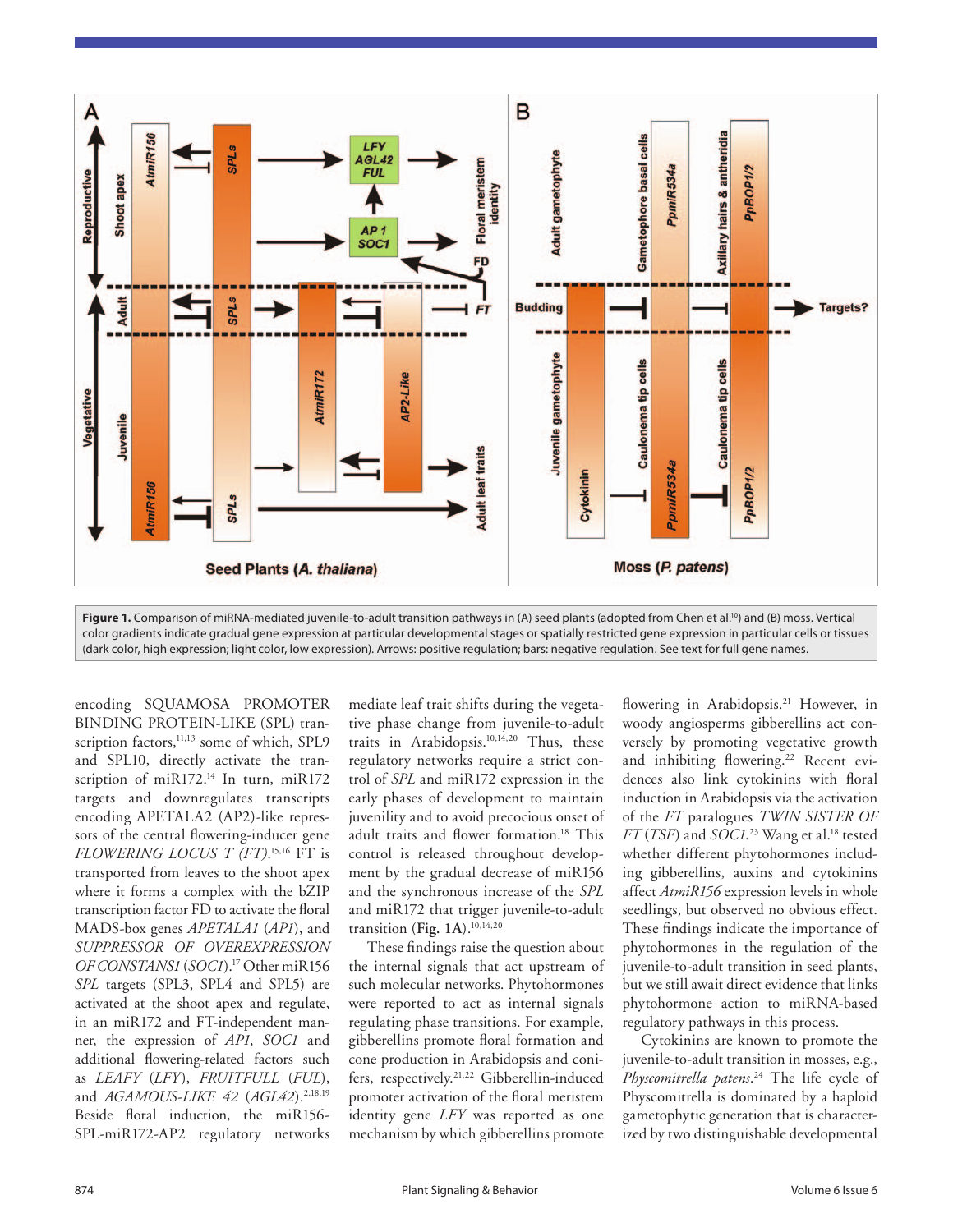

**Figure 2.** Model of the cytokinin-dependent *PpMIR534a*-*PpBOP1/2* regulatory network controlling the juvenile-to-adult transition in Physcomitrella. (A) During early development *PpMIR534a* is expressed within all protonema cells causing effective cleavage of *PpBOP1/2* transcripts. The low endogenous cytokinin (CK) levels at this developmental stage cannot inhibit *PpMIR534a* expression. (B) A gradual increase of endogenous cytokinin along the protonema filament causes repression of *PpMIR534a* via an unknown mechanism in caulonema apical and subapical cells. Repression of *PpMIR534a* leads to reduced miR534a levels and less efficient *PpBOP1/2* target cleavage promoting the accumulation of PpBOP1/2 transcriptional coactivators that may interact with TGA and/or AP2-domain transcription factors to control the expression of cell differentiation factors that act in bud meristem formation.

phases: the juvenile filamentous protonema and the subsequently emerging adult leafy gametophore that upon maturation harbors both male and female sex organs.25 Protonema filaments proliferate by apical cell divisions whereas the transition to the adult gametophore that is trigged by cytokinin in a concentrationdependent manner requires the formation of a three-faced apical cell giving rise to a bud meristem.24 However, in contrast to seed plants the molecular mechanisms underlying this vegetative phase transition are not yet characterized. Previous studies on miRNAs in Physcomitrella revealed a development-dependent differential expression of some miRNAs pointing to a possible role of these regulatory elements in phase transitions in this species.<sup>26,27</sup>

We recently identified a network regulating the juvenile-to-adult transition in Physcomitrella consisting of cytokinin and the species-specific miR534a along with its target transcripts encoding homologues of the Arabidopsis transcriptional coactivators BLADE-ON-PETIOLE 1 and 2 (AtBOP 1/2) (**Figs. 1B and 2**).28 These findings provided first evidence for a regulatory role of miRNAs in the regulation of developmental phase transitions in non flowering plants.

Targeted disruption of the *PpMIR534a* genomic locus in Δ*PpMIR534a* mutant lines resulted in the loss of miR534a accompanied by an accelerated bud formation when compared to Physcomitrella wild type plants.28 miR534a targets *PpBOP* transcripts by mediating mRNA cleavage of two out of three members of this small gene family, namely *PpBOP1* and *2*. Due to the lack of miR534a and abolished *PpBOP1* and *2* target cleavage steadystate expression levels of both targets were increased in Δ*PpMIR534a* mutant lines. Elevated *PpBOP1/2* transcript levels in the Δ*PpMIR534a* mutants lead to precocious bud formation by promoting cell differentiation into three-faced apical cells. This defect in the timing of bud formation in Δ*PpMIR534a* mutants by the deregulation of the miR534a-dependent regulatory network suggests that *PpBOP1/2* expression in Physcomitrella wild type is strictly regulated by miR534a to define a temporal and/or spatial expression pattern that underlies the proper onset of bud formation. *PpMIR534a*-promoter::*GUS*-fusions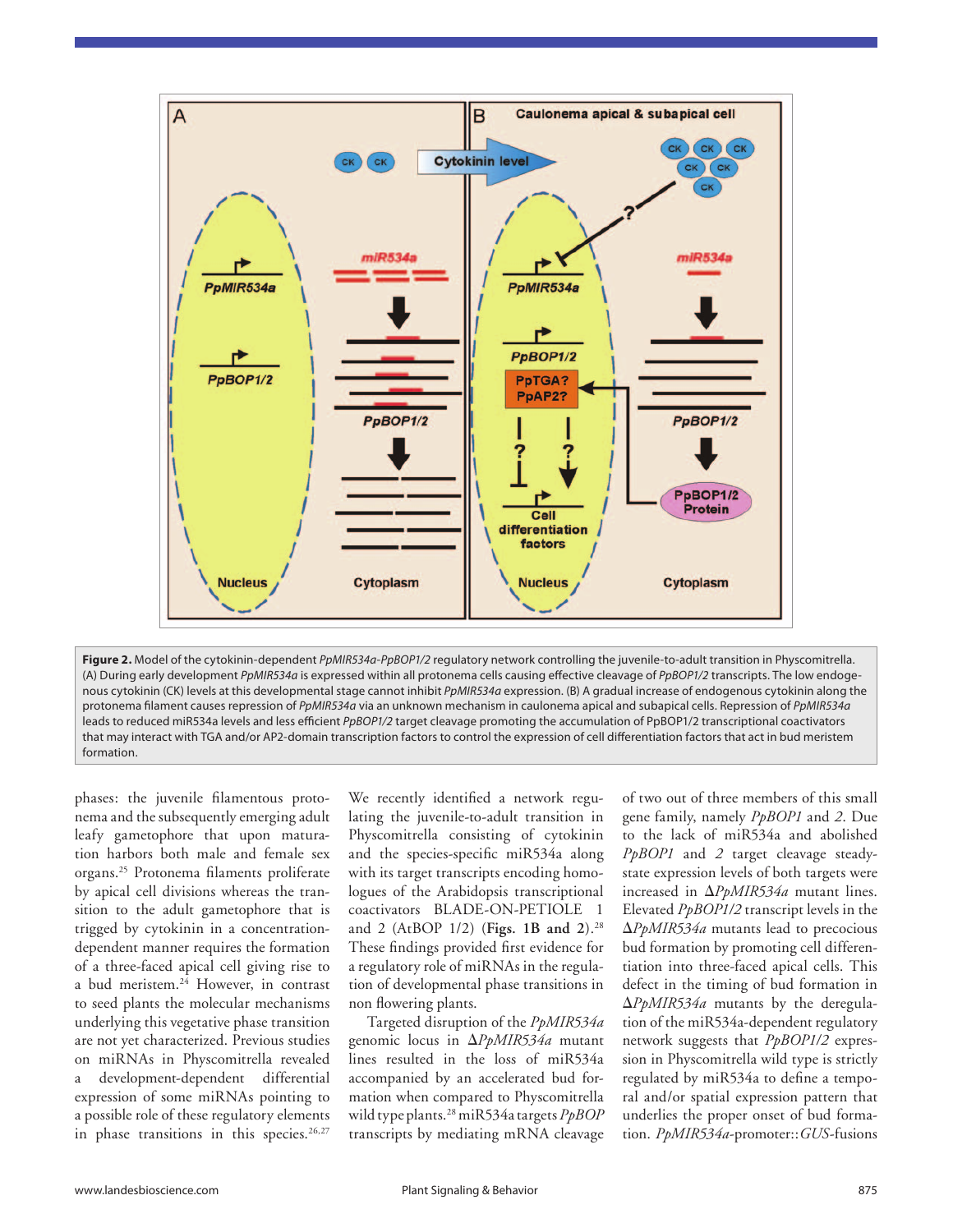revealed an ectopic expression of miR534a throughout juvenile protonema filaments and young developing buds. However, the expression of miR534a-sensitive *PpBOP*::GUS fusion constructs targeted to the corresponding *PpBOP1* and *2* genomic loci, and thus, were controlled by the endogenous promoters, was restricted to apical and subapical caulonema cells of the filaments. Based on these results we hypothesized that the specific spatial expression of *PpBOP1* and *2* is controlled by varying expression levels of miR534a within a protonema filament. In the basal regions of a protonema filament miR534a expression is sufficient to clear *PpBOP1/2* expression whereas miR534a expression levels in apical and subapical caulonema cells might be gradually repressed leading to increased *PpBOP1/2* expression within these cells. Thus, miR534a may act as a buffer system that is able to control *PpBOP1*and *2* expression levels within specific cells to prevent overaccumulation of *PpBOP1* and *2* transcripts and subsequent bud formation (**Fig. 2**).

Since the phytohormone cytokinin triggers the vegetative phase transition and bud formation in Physcomitrella, the miR534a-*PpBOP1/2* regulatory network might be a master regulatory switch acting downstream of cytokinin. Treatment of protonema filaments with cytokinin caused a specific repression of *PpMIR534a* in apical and supapical caulonema cells throughout the entire Physcomitrella colony. In addition, PpMIR534a repression within these cells was accompanied by an increased PpBOP1 and 2 expression indicating the presence of a miR534a-PpBOP1/2 regulatory system operating in a cytokinin-dependent manner within these cells (**Fig. 2B**).

It is known that cytokinin increases gradually during Physcomitrella development reaching its maximum immediately before the onset of budding.<sup>24</sup> Thus, it is likely that this gradual elevation of endogenous cytokinin will lead to a gradual decrease of miR534a expression specifically in the undifferentiated apical and subapical cells via a so far unknown pathway. Possible scenarios include a cytokinin-responsive repression of transcriptional regulators that activate the *PpMIR534a* promoter and/

or cytokinin-mediated induction of transcriptional repressors that downregulate *PpMIR534a* promoter activity. This cytokinin-dependent gradual downregulation of *PpMIR534a* within these cells causes accumulation of *PpBOP1* and *2* that reach certain threshold levels to trigger bud formation (**Fig. 2B**).

So far, the downstream targets of the miR534a-controlled PpBOPs remain unknown. Arabidopsis BOP proteins act as transcriptional coactivators in the control of lateral organ architecture by promoting cell differentiation in their proximal regions.<sup>29-32</sup> AtBOP1 and 2 form homo-oligomers within the cytosol, but interact with TGA transcription factors, e.g., PERIANTHIA (PAN) upon translocation to the nucleus<sup>29</sup> to induce the expression of factors promoting cell differentiation such as *ASYMMETRIC LEAVES2* (*AS2*) and *APETALA1* (*AP1*) at the leaf base and floral shoot, respectively.31,32 Beside controlling lateral organ morphogenesis, first evidence for a role of AtBOPs in the vegetative-to-reproductive phase transition was provided by Karim et al.33 since they identified overlapping actions of AtBOPs and AtPUCHI in promoting expression of *LFY* and *AP1*, both being essential regulators of floral meristem identity. Whether PpBOPs act in similar pathways remains to be shown. However, the characterization of PpBOPs revealed a high similarity to AtBOPs with regard to protein structure and their dual subcellular localization in the cytoplasm and the nucleus. Furthermore, the genome of Physcomitrella encodes several close homologues of AtBOP-interacting proteins (AtPAN, AtTGA and AtPUCHI) and their downstream targets (AtAS2, AtAP1, AtLFY) suggesting similar modes of action of BOP proteins in mosses and seed plants.<sup>28</sup> Further analyses are required to elucidate the genes participating in this pathway, especially those acting upstream of miR534a and downstream of PpBOPs. Moreover, it remains open whether other miRNA-controlled regulatory networks might be involved in the vegetative phase transition in Physcomitrella. The miR156-SPL regulon that directly activates the miR172-AP2-FT network to induce vegetative phase transition and floral induction in Arabidopsis seems to be incompletely conserved in Physcomitrella. Even though miR156 and its cognate *SPL* target transcripts are conserved, miR172 seems to be lacking in Physcomitrella.<sup>26,34</sup> The differences in mosses and seed plants, however, suggest a convergent evolution of miRNA-controlled pathways that are indispensable for the control of developmental switches during plant growth.

## **Acknowledgements**

This work was supported by the German Research Foundation (DFG grant FR1677/3-1 to W.F. and T.A.), and the German Academic Exchange Service (DAAD; Ph.D. fellowship to O.S.).

## **References**

- 1. Poethig RS. Phase change and the regulation of shoot morphogenesis in plants. Science 1990; 250:923-30.
- 2. Amasino R. Seasonal and developmental timing of flowering. Plant J 2010; 61:1001-13.
- 3. Bartel DP. MicroRNAs: Genomics, biogenesis, mechanism and function. Cell 2004; 116:281-97.
- 4. Xie Z, Kasschau KD, Carrington JC. Negative feedback regulation of Dicer-Like1 in Arabidopsis by microRNA-guided mRNA degradation. Curr Biol 2003; 13:784-9.
- 5. Brodersen P, Sakvarelidze-Achard L, Bruun-Rasmussen M, Dunoyer P, Yamamoto YY, Sieburth L, et al. Widespread translational inhibition by plant miRNAs and siRNAs. Science 2008; 320:1185-90.
- 6. Khraiwesh B, Arif MA, Seumel GI, Ossowski S, Weigel D, Reski R, et al. Transcriptional control of gene expression by microRNAs. Cell 2010; 140:111-22.
- 7. Chen X. MicroRNA biogenesis and function in plants. FEBS Lett 2005; 579:5923-31.
- 8. Mallory AC, Vaucheret H. Functions of microRNAs and related small RNAs in plants. Nat Genet 2006; 38:31-6.
- 9. Poethig RS. Small RNAs and developmental timing in plants. Curr Opin Genet Dev 2009; 19:374-8.
- 10. Chen X, Zhang Z, Liu D, Zhang K, Li A, Mao L. SQUAMOSA promoter-binding protein-like transcription factors: Star players for plant growth and development. J Integr Plant Biol 2010; 52:946-51.
- 11. Rhoades MW, Reinhart BJ, Lim LP, Burge CB, Bartel B, Bartel DP. Prediction of plant microRNA targets. Cell 2002; 110:513-20.
- 12. Park W, Li J, Song R, Messing J, Chen X. CARPEL FACTORY, a Dicer homolog and HEN1, a novel protein, act in microRNA metabolism in *Arabidopsis thaliana*. Curr Biol 2002; 12:1484-95.
- 13. Schwarz S, Grande AV, Bujdoso N, Saedler H, Huijser P. The microRNA regulated SBP-box genes SPL9 and SPL15 control shoot maturation in Arabidopsis. Plant Mol Biol 2008; 67:183-95.
- 14. Wu G, Park MY, Conway SR, Wang JW, Weigel D, Poethig RS. The sequential action of miR156 and miR172 regulates developmental timing in Arabidopsis. Cell 2009; 138:750-9.
- 15. Aukerman MJ, Sakai H. Regulation of flowering time and floral organ identity by a MicroRNA and its APETALA2-like target genes. Plant Cell 2003; 15:2730-41.
- 16. Jung JH, Seo YH, Seo PJ, Reyes JL, Yun J, Chua NH, et al. The GIGANTEA-regulated microRNA172 mediates photoperiodic flowering independent of CONSTANS in Arabidopsis. Plant Cell 2007; 19:2736-48.